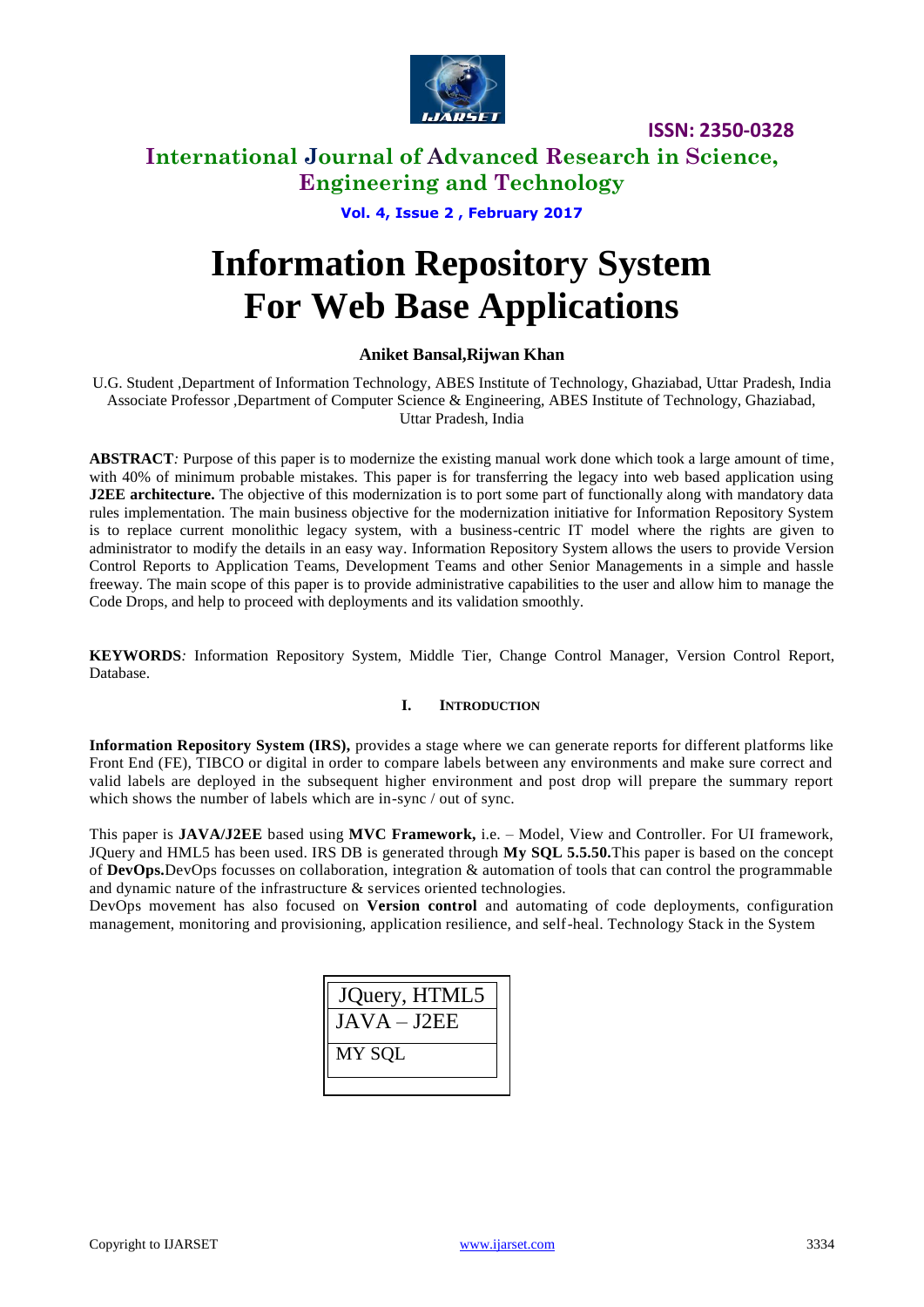

# **International Journal of Advanced Research in Science, Engineering and Technology**

# **Vol. 4, Issue 2 , February 2017**

### **II. METHODOLOGY**

#### **MVC Framework IN JAVA-J2EE is used to develop Automated Tool for VC Report – Information Repository System.**

MVC framework is used to divide the different layers, the data access layer, business logic code and the GUI that is defined and designed to let the people interact with the different applications. This application has three parts:

- 1. **MODEL –** This is a part of the framework which store the data of the IRS Application, which may be in the form of databases, text data, files and/or other web resources.
- 2. **View –** This is the graphical user interface of the IRS Application. It contains different kinds of buttons, text boxes and other controls which let the user interact with the application.
- 3. **Controller –** It is actual back-end code constitutes the controller of the IRS framework. A controller is which controls the data input from the users, or the data outgoing to the user from the model.

This leads to enter a condition of checking, because the stream of data (input from or outgoing to the user) is every time checked on the controller part. This is the reason it make the data more consistent by removal of false data entry or unauthorized data deletion from the application's data source.



Fig 1.1 Block Diagram of MVC Framework

### **A. Implementation of MVC Framework**

In Java-J2EE, we create packages. These packages authorize us to make collection of similar classes, or classes that are required in the same order or for the same cause. In our application we require to create an MVC pattern, for that we can create three different packages, Models, View and Controller, as discussed above.

After that we can add all of our Models, Views and Controllers in these packages and use them in different packages where ever needed.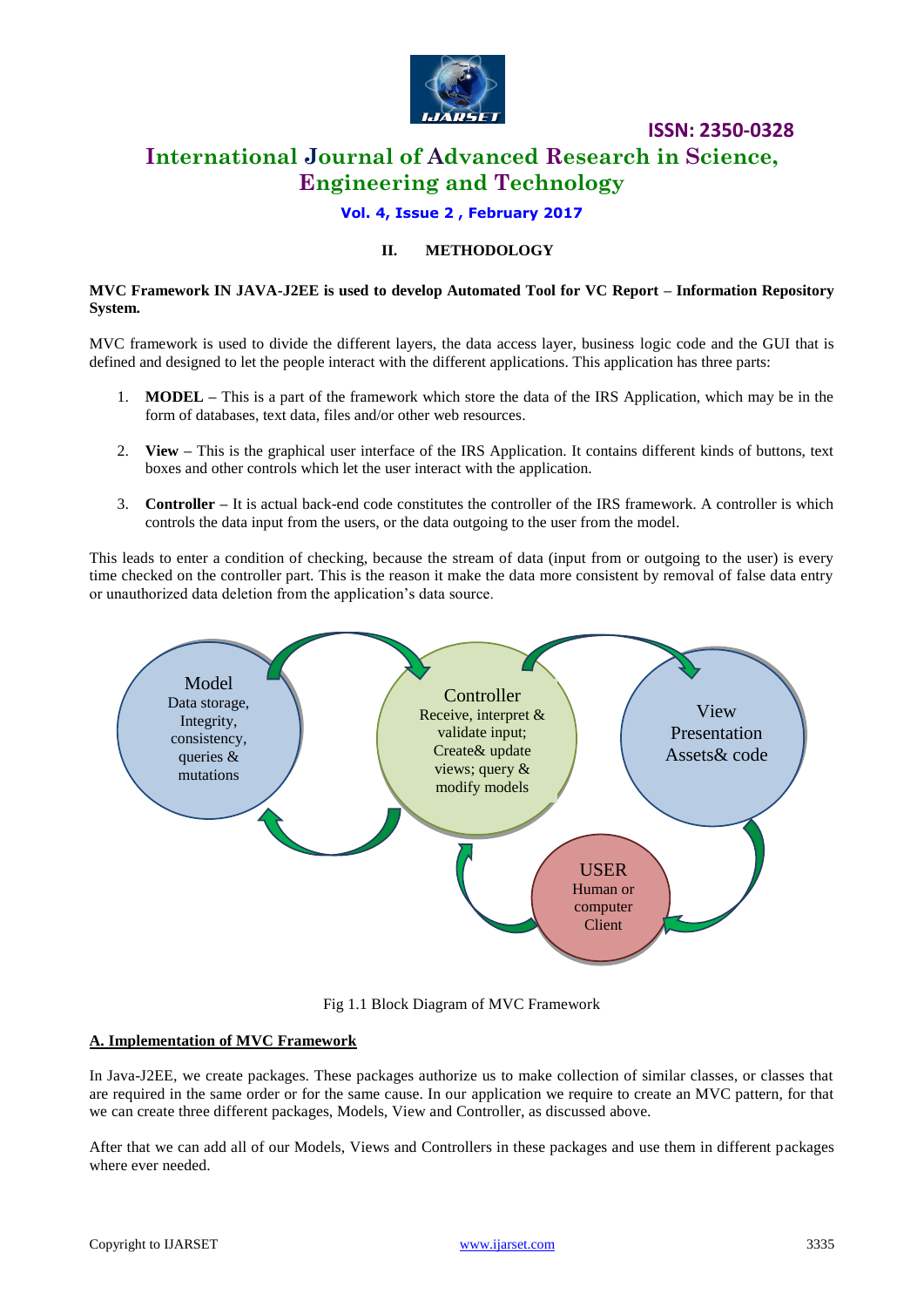

# **International Journal of Advanced Research in Science, Engineering and Technology**

# **Vol. 4, Issue 2 , February 2017**

This way, we can divide all of the sections into three different sections from one another, we can call them it in our sections; by importing the packages. In this way, the model would be left over to be used by the controller, view and should make a call to controller to get / update the data. Since we're working to develop the application first, and the note the changes by the application once it's been working.

Then there would actually be no requirement to follow, to create the view first then to create a controller to render the view and then finally to create a model for adding some data. We can start by creating any of the sections and then combine them into one main application and then make it run.

### **III. PROBLEM STATEMENT AND ITS SOLUTION**

#### **A. Problem Statement:**

This paper was made with efforts which involved several steps to follow before final paper was completely submitted.

Steps were like:-

- 1. Running all the servers manually through putty. It consisted of about 20 servers. Took time for about 2 hours.
- 2. Running servers used to generate mails that contained all the details attached in the notepads. All the notepads
- used to be saved from all the mails in separate folders for FE, MT or Digital.
- 3. All labels/artefacts/versions were extracted manually for the 2 environments to be compared.

The above  $2<sup>nd</sup>$  and  $3<sup>rd</sup>$  step took around 2 hours for overall saving of notepad data and extracting of relevant details.

4. Once extracted, through formulas in excel, those were compared. Still manual intervention was required to check whether each and every label was matched properly. As formulas used to take incorrect data sometimes.

This step took around 5+hours to check and resolve the issues (if found)

5. After comparison was done, summary report was made keeping the count of all application. This step took 1 hour to prepare the table.

Precisely, Manual work on VC paper took 12-14hrs, of work, wherein a person had to extract all the artefacts, their labels with their versions for both environments to be compared, and then work on comparing them. The labels for any environment ranged up to 1500+ for all the 3 platforms- FE,MT and Digital, which took more resources in terms of time and efforts.

#### **B. Solution:**

IRS is a web based tool and will be in use for the change managers and their team at any point of time. This paper is designed to maximize the productivity by automating the version control report making, which was otherwise performed with hand (manually). By managing the work efficiency and the production, the system will meet the change manager's need while maintaining the work flow and easy to understand and use. It will help in reducing the work effort from 8-10 hours to 1 hour.

IRS will have below modules:

- 1. Front End Comparison
	- It will help us to select the 2 environment that need to be compared and submit the button to provide all FE labels compared of the selected environment. Will provide summary report as well for all applications.
- 2. TIBCO Comparison
	- It will help us to select the 2 environments that need to be compared and submit the button to provide all MT labels compared of the selected environments. Will provide summary report as well as for all applications.
- 3. Digital Comparison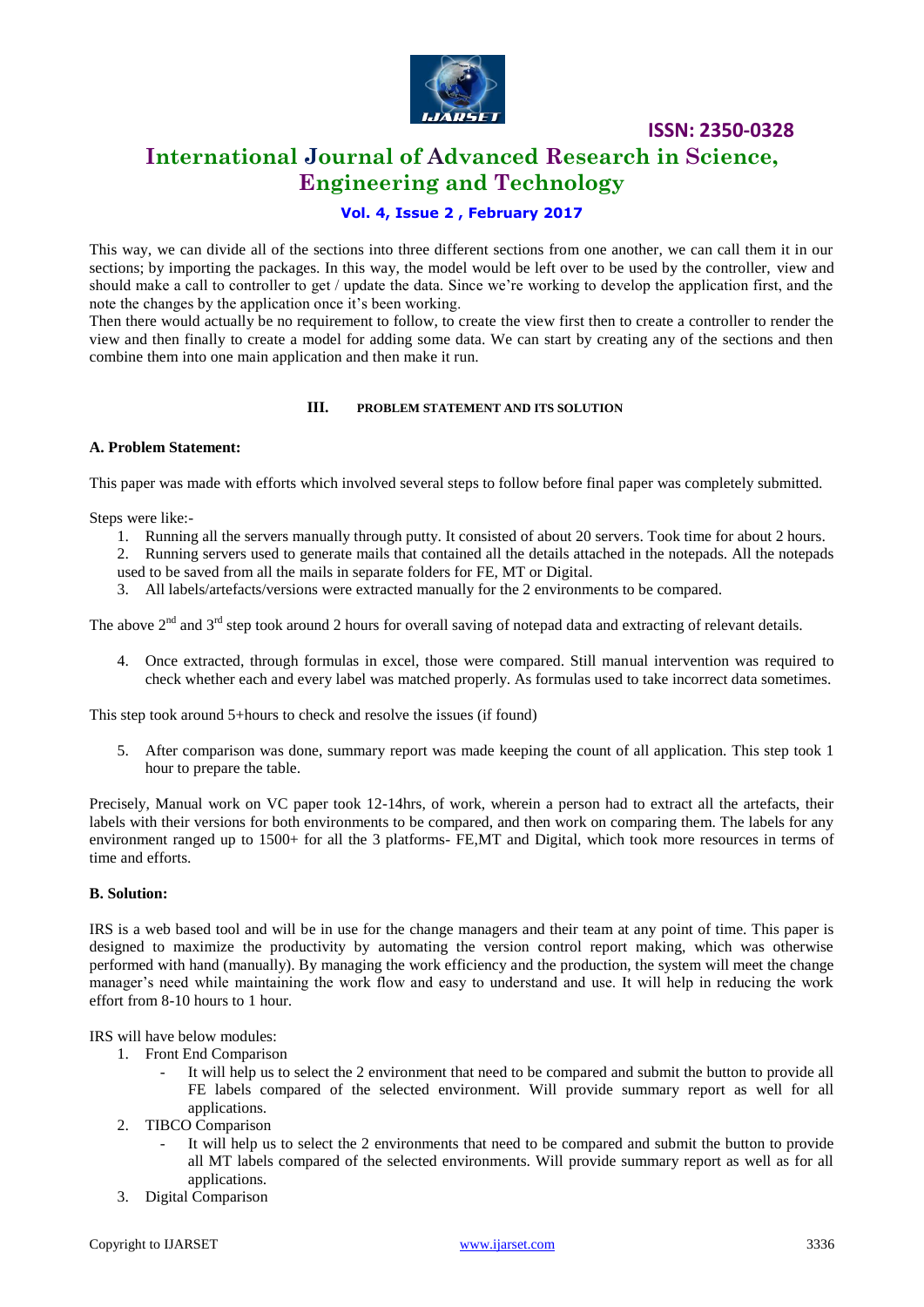

# **International Journal of Advanced Research in Science, Engineering and Technology**

# **Vol. 4, Issue 2 , February 2017**

- It will help us to select the 2 environment that need to be compared and submit the button to provide all Digital labels compared of the selected environments. Will provide summary report as well as for all applications.
- 4. VC Report Archive
	- It will archive all the previous reports in a separate tab from where the old reports can be retrieved as and when required.
- 5. Delete VC Report
	- It will help to select and delete any VC Report that is not of use.

# **IV. DESIGN**

#### **A. ARCHITECTURAL DESIGN**

This architecture will represent the high level capabilities required for IRS implementation.



Fig 1.2 – Architectural Design of IRS Tool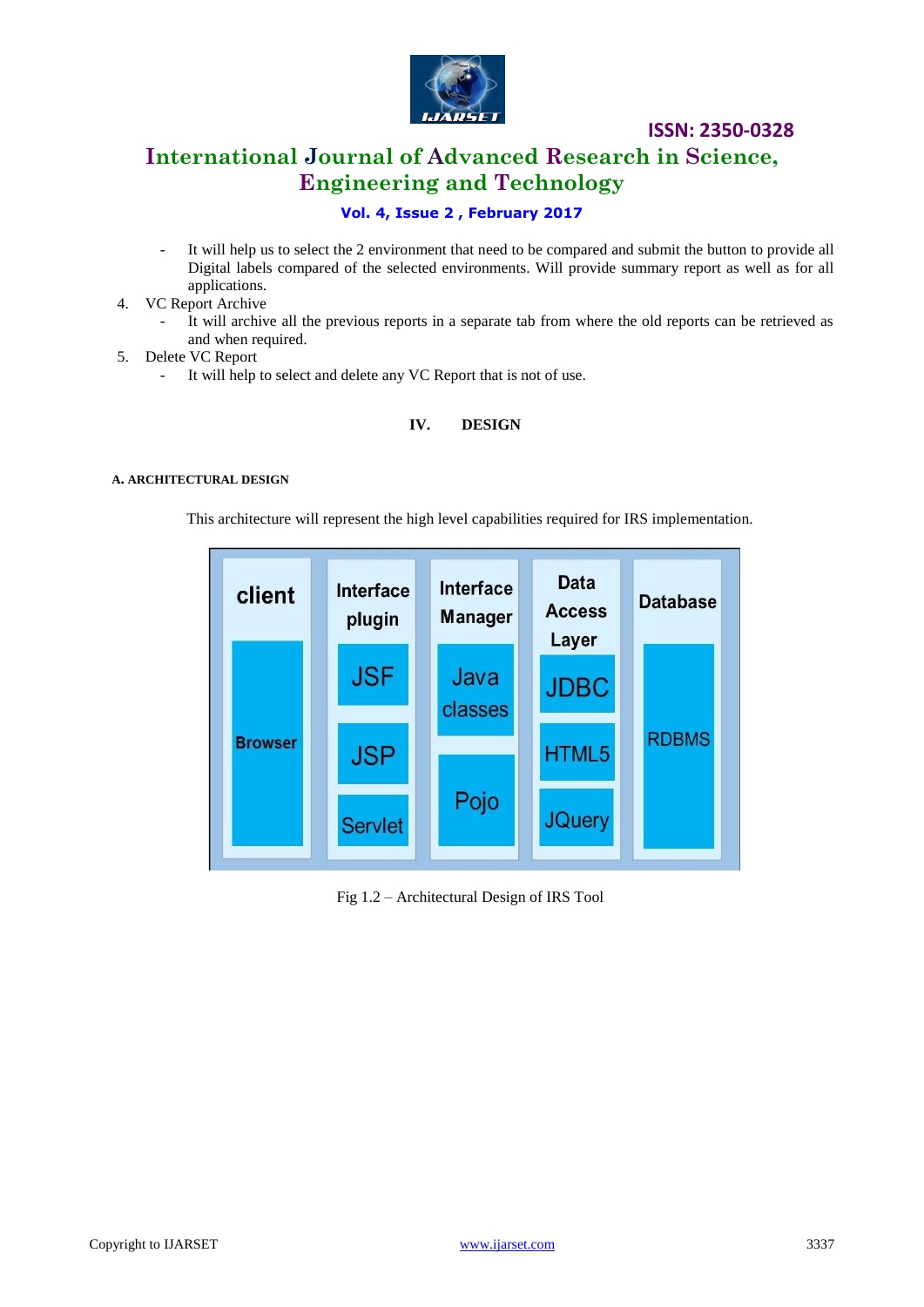

**ISSN: 2350-0328 International Journal of Advanced Research in Science, Engineering and Technology**

**Vol. 4, Issue 2 , February 2017**

### **ACTIVITY DIAGRAM**

Activity diagram showing the flow of control in order to generate VC Report from this automated tool – IRS



Fig 1.3 - Activity diagram of IRS Tools

### **USE CASE DIAGRAM**

Following is the use Case Diagram of the IRS Application.

There are 2 actors involved in this system:

- 1. User
- 2. Admin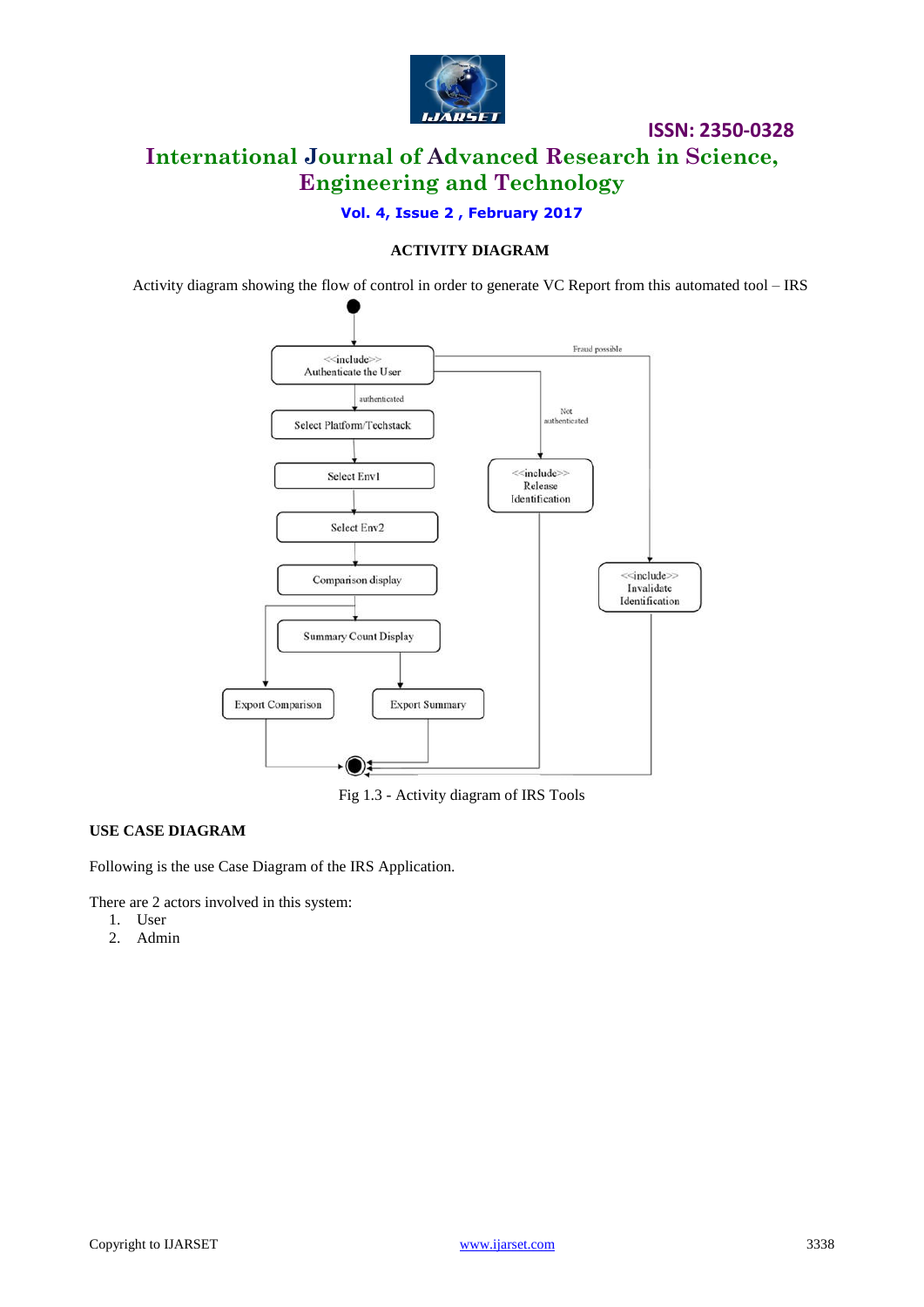

# **International Journal of Advanced Research in Science, Engineering and Technology**

### **Vol. 4, Issue 2 , February 2017**



Fig 1.4 – Use Case Diagram of IRS Tool

### **V. EXPECTED BENEFITS**

Real-time benefits to the customers.User Friendliness, as application has given various controls provided by the system Rich User Interface.High Manageability, as only the administrator can login to the application and do the required modifications.The system makes the overall management much easier and flexible, by managing the Code Drop deployments and other day-to-day deployments with the data provided by IRS.Reduction in manual efforts to 90%.Possibility of Human Errors have been totally dissolved now, as overall thing has been automated.

### **VI. CONCLUSION**

Automated tool for Version Control: Information Repository System helps in successfully creating Version Control Reports for all the platform, i.e. – Front End, Middle Tier and Digital with its accurate summary table, as and when required. It helps us to download all these reports in excel format as well which can be further utilized for support purpose.Thus, it helps in managing the Code Drops in best possible way, by generating the reports and reflecting what all labels/versions are out of sync and deployment is required to make the 2 environments in sync.It also helps in reflecting what the latest label is deployed in the server for any environment and day to day deployment can also be validated through this. Manual work has been removed to a greater extent. Going into each and every server and getting out the details, all these workloads have been reduced lot. Additionally, it provides all the details with a proper UI on the screen.It is of great help for many different teams like – Application Teams, Deployment Teams, Change Management Teams, and various other higher management teams as well. They can use these data in order to fulfil their own purpose.